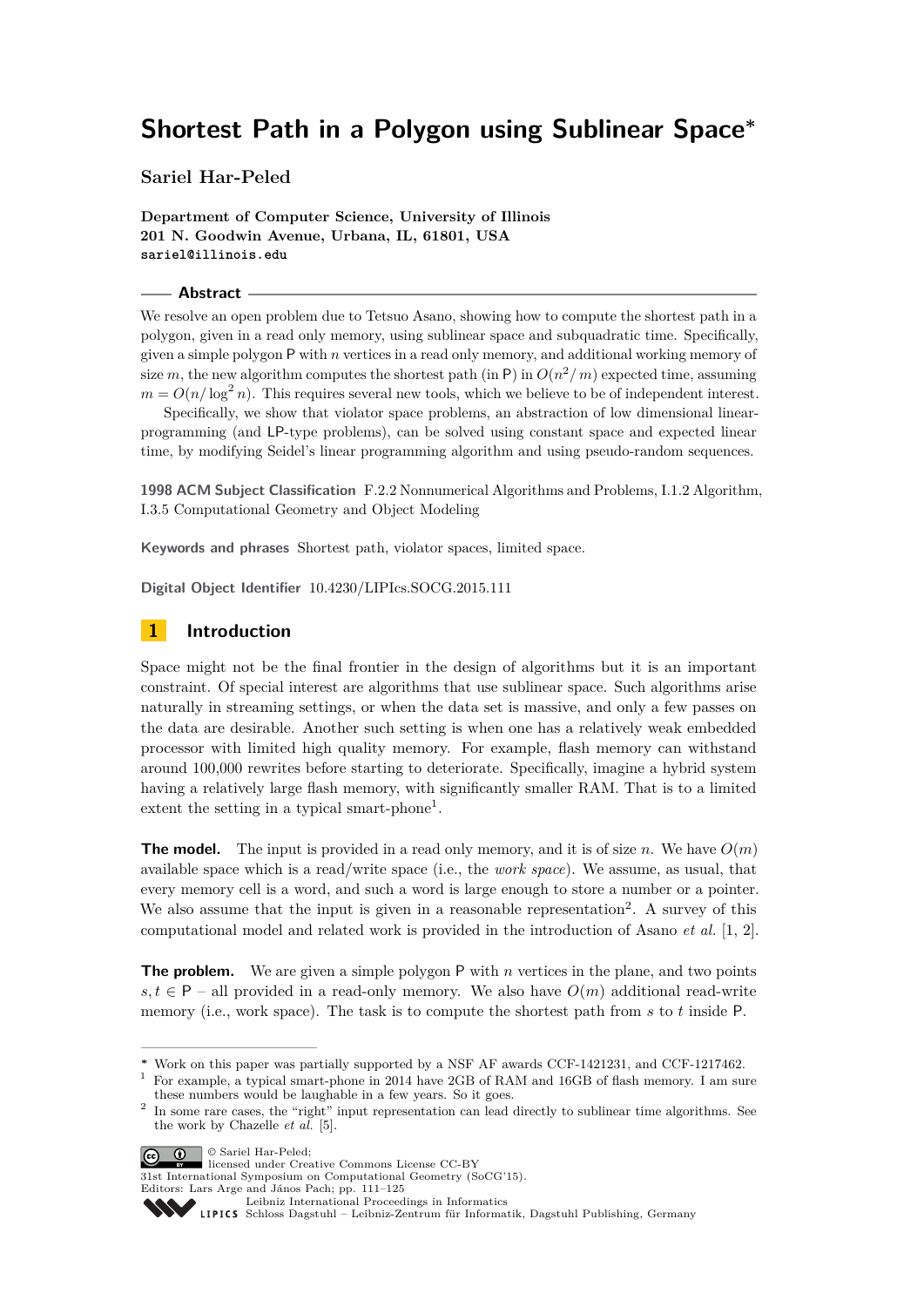Asano *et al.* [\[1\]](#page-13-0) showed how to solve this problem, in  $O(n^2/m)$  time, using  $O(m)$  space. The catch is that their solution requires quadratic time preprocessing. In a talk by Tetsuo Asano, given in a workshop in honor of his 65th birthday (during SoCG 2014), he posed the open problem of whether this quadratic preprocessing penalty can be avoided. This work provides a positive answer to this question.

**If linear space is available.** The standard algorithm [\[17\]](#page-14-2) for computing the shortest path in a polygon, triangulates the polygon, (conceptually) computes the dual graph of the triangulation, which yields a tree, with a unique path between the triangles that contains the source *s*, and the target *t*. This path specifies the sequence of diagonals crossed by the shortest path, and it is now relatively easy to walk through this sequence of triangles and maintain the shortest paths from the source to the two endpoints of each diagonal. These paths share a prefix path, and then diverge into two concave chains (known together as a *funnel*). Once arriving to the destination, one computes the unique tangent from the destination *t* to one of



these chains, and the (unique) path, formed by the prefix together with the tangent, defines the shortest path, which can be now extracted in linear time. See figure on the right for illustration.

**Sketch of the new algorithm.** The basic idea is to decompose the polygon into bigger pieces than triangles. Specifically, we break the polygon into canonical pieces each of size  $O(m)$ . To this end, we break the given polygon P into  $\lceil n/m \rceil$  polygonal chains, each with at most m edges. We refer to such a chain as a *curve*. We next use the notion of *corridor decomposition*, introduced<sup>[3](#page-1-0)</sup> by the author  $[14]$ , to (conceptually) decompose the polygon into canonical pieces (i.e., corridors). Oversimplifying somewhat, each corridor is a polygon having portions of two of the input curves as floor and ceiling, and additional two diagonals of P as gates. It is relatively easy, using constant space and linear time, to figure out for such a diagonal if it separates the source from the destination. Now, start from the corridor containing the source, and figure out which of its two gates the shortest path goes through. We follow this gate to the next corridor and continue in this fashion till we reach the destination. Assuming that computing the next piece can be done in roughly linear time, this algorithm solves the shortest path problem in  $O(n^2/m)$  time, as walking through a piece takes (roughly) linear time, and there are  $O(n/m)$  pieces the shortest path might go through. (One also needs to keep track of the funnel being constructed during this walk, and prune parts of it away because of space considerations.)

**Point-location queries in a canonical decomposition.** To implement the above, we need a way to perform a point-location query in the corridor decomposition, without computing it explicitly. Here we are interested in any canonical decomposition that partition the underlying space into cells. Such a partition is induced by a set of objects, and every cell

<span id="page-1-0"></span><sup>&</sup>lt;sup>3</sup> Many somewhat similar decomposition ideas can be found in the literature (for example, the decomposition of a polygon into monotone polygons so that the pieces, and thus the original polygon, can be triangulated [\[3\]](#page-14-4)). Nevertheless, this specific decomposition scheme [\[14\]](#page-14-3) is right for our nefarious purposes, but the author would not be surprised if it was known before. Well, at least this footnote is new!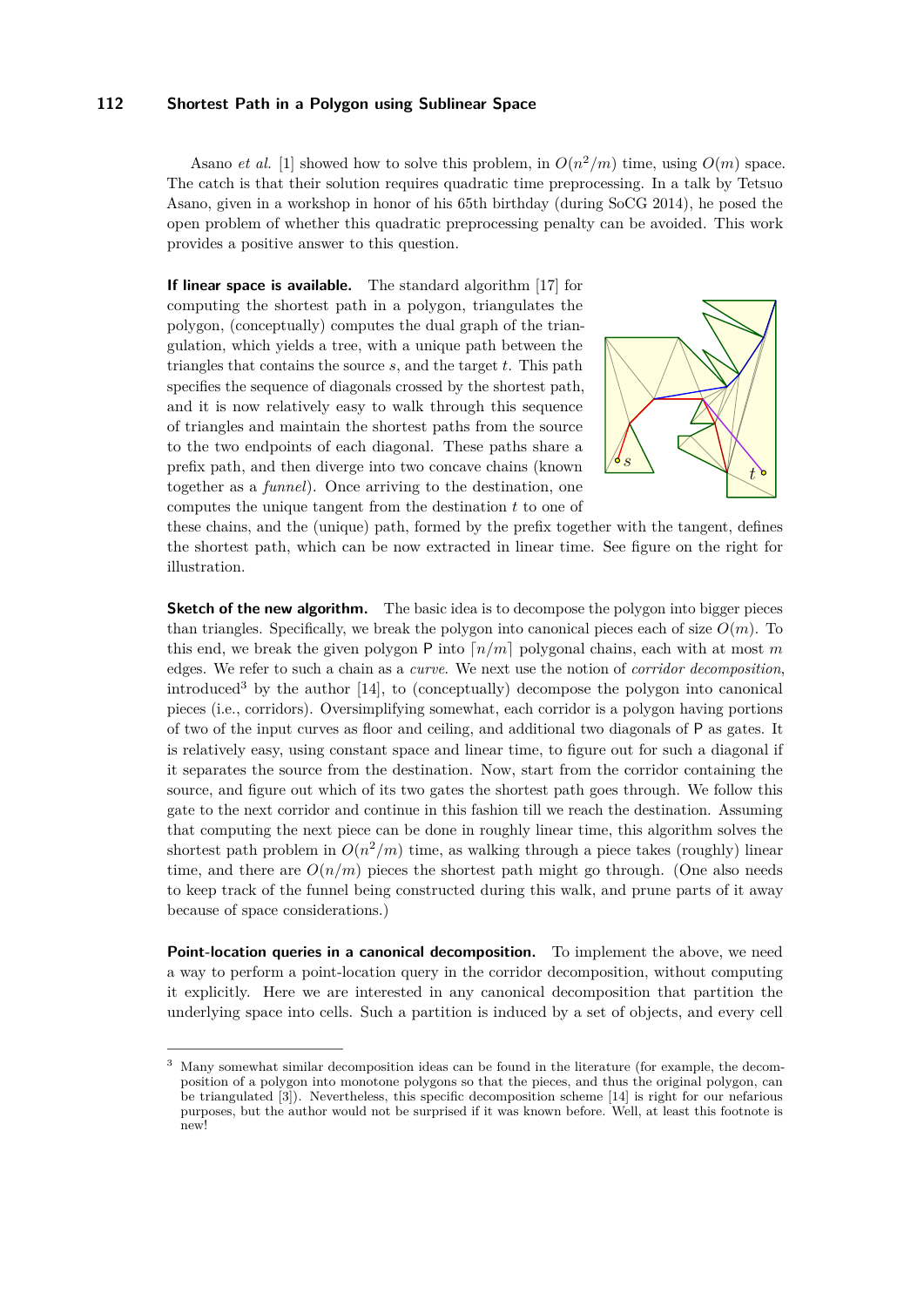is defined by a constant number of objects. Standard examples of such partitions are (i) vertical decomposition of segments in the plane, or (ii) bottom vertex triangulation of the Voronoi diagram of points in  $\mathbb{R}^3$ . Roughly speaking, any partition that complies with the Clarkson-Shor framework [\[8\]](#page-14-5) is such a canonical decomposition.

If space and time were not a constraint, we could build the decomposition explicitly, Then a standard point-location query in the history DAG would yield the desired cell. Alternatively, one can perform this point-location query in the history DAG implicitly, without building the DAG before hand, but it is not obvious how to do so with limited space. Surprisingly, at least for the author, this task can be solved using techniques related to low-dimensional linear programming.

**Violator spaces.** Low dimensional linear programming can be solved in linear time [\[18\]](#page-14-6). Sharir and Welzl [\[23\]](#page-14-7) introduced LP*-type* problems, which are an extension of linear programming. Intuitively, but somewhat incorrectly, one can think about LP-Type algorithms as solving low-dimensional convex programming, although Sharir and Welzl [\[23\]](#page-14-7) used it to decide in linear time if a set of axis-parallel rectangles can be stabbed by three points (this is quite surprising as this problem has no convex programming flavor). LP-type problems have the same notions as linear programming of bases, and an objective function. The function scores such bases, and the purpose is to find the basis that does not violate any constraint and minimizes (or maximizes) this objective. A natural question is how to solve such problems if there is no scoring function of the bases.

This is captured by the notion of *violator spaces* [\[20,](#page-14-8) [21,](#page-14-9) [10,](#page-14-10) [11,](#page-14-11) [4\]](#page-14-12). The basic idea is that every subset of constraints is mapped to a unique basis, every basis has size at most *δ* (*δ* is the dimension of the problem, and is conceptually a constant), and certain conditions on consistency and monotonicity hold. Computing the basis of a violator space is not as easy as solving LP-type problems, because without a clear notion of progress, one can cycle through bases (which is not possible for LP-type problems). See Šavroň [\[21\]](#page-14-9) for an example of such cycling. Nevertheless, Clarkson's algorithm [\[7\]](#page-14-13) works for violator spaces [\[4\]](#page-14-12).

We revisit the violator space framework, and show the following:

- **(A)** Because of the cycling mentioned above, the standard version of Seidel's linear programming algorithm [\[22\]](#page-14-14) does not work for violator spaces. However, it turns out that a variant of Seidel's algorithm does work for violator spaces.
- **(B)** We demonstrate that violator spaces can be used to solve the problem of point-location in canonical decomposition. While in some cases this point-location problem can be stated as LP-type problem, stating it as a violator space problem seems to be more natural and elegant.
- **(C)** The advantages of Seidel's algorithm is that except for constant work space, the only additional space it needs is to store the random permutations it uses. We show that one can use pseudo-random generators (PRGs) to generate the random permutation, so that there is no need to store it explicitly. This is of course well known – but the previous analysis [\[19\]](#page-14-15) for linear programming implied only that the expected running time is  $O(n \log^{\delta-1} n)$ , where  $\delta$  is the combinatorial dimension. Building on Mulmuley's work [\[19\]](#page-14-15), we do a somewhat more careful analysis, showing that in this case one can use backward analysis on the random ordering of constraints generated, and as such the expected running time remains linear.

This implies that one can solve violator space problems (and thus, LP and LP-type problems) in constant dimension, using constant space, in expected linear time.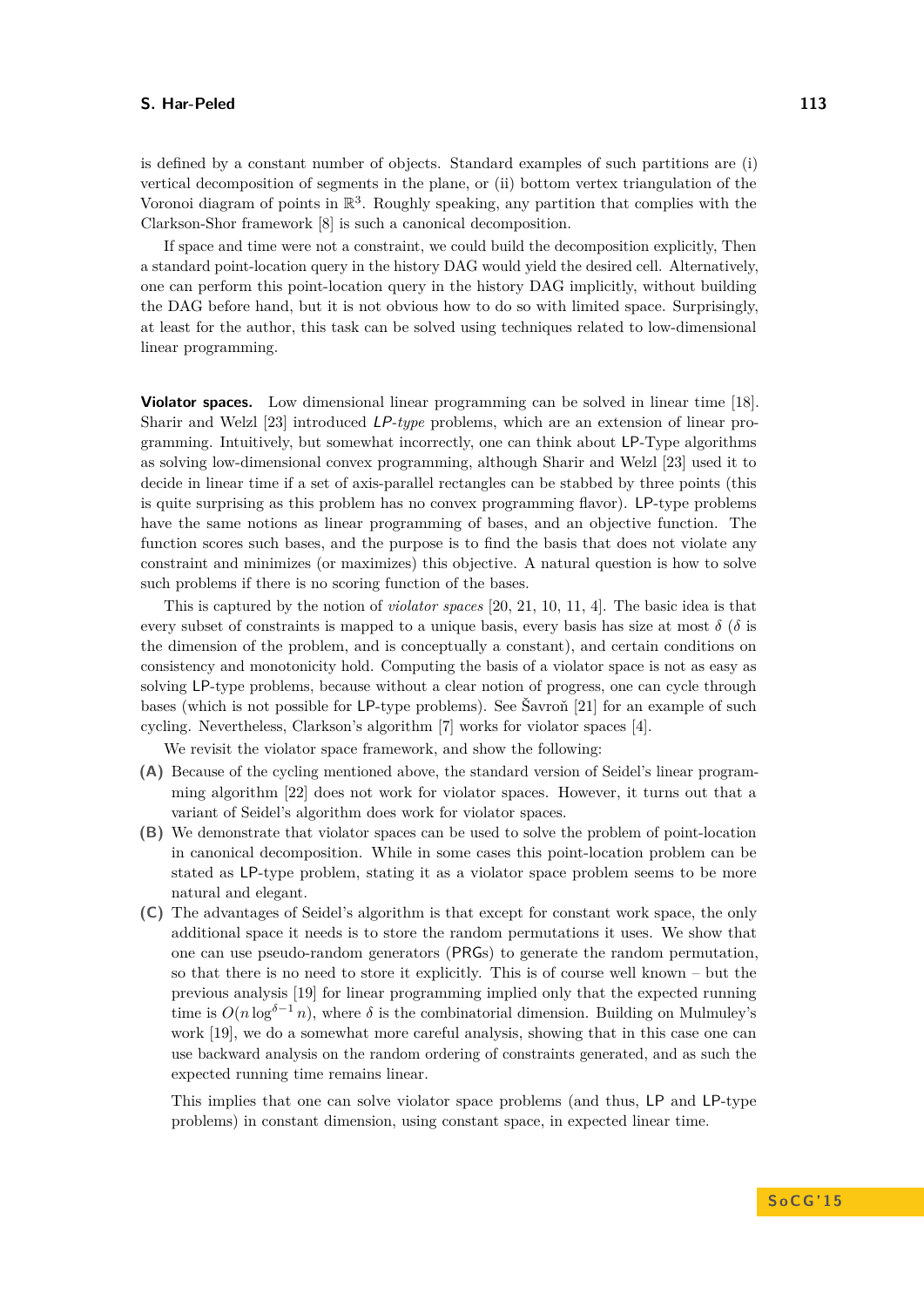**Paper organization.** We present the new algorithm for computing the basis of violator spaces in [Section 2.](#page-3-0) The adaptation of the algorithm to work with constant space is described in [Section 2.3.](#page-6-0) We described corridor decomposition and its adaptation to our setting in [Section 3.](#page-8-0) We present the shortest path algorithm in [Section 4.](#page-10-0)

## <span id="page-3-0"></span>**2 Violator spaces and constant space algorithms**

First, we review the formal definition of *violator spaces* [\[20,](#page-14-8) [21,](#page-14-9) [10,](#page-14-10) [11,](#page-14-11) [4\]](#page-14-12). We then show that a variant of Seidel's algorithm for linear programming works for this abstract settings, and show how to adapt it to work with constant space and in expected linear time.

### **2.1 Formal definition of violator space**

Before dwelling into the abstract framework, let us consider the following concrete example – hopefully it would help the reader in keeping track of the abstraction.

<span id="page-3-1"></span> $\triangleright$  **Example 1.** We have a set *H* of *n* segments in the plane, and we would like to compute the vertical trapezoid of  $A^{\dagger}(H)$  that contains, say, the origin, where  $A^{\dagger}(H)$  denote the vertical decomposition of the arrangement formed by the segments of *H*. Specifically, for a subset  $X \subseteq H$ , let  $\tau(X)$  be the vertical trapezoid in  $\mathcal{A}^{\vert}(X)$  that contains the origin. The vertical trapezoid  $\tau(X)$  is defined by at most four segments, which are the *basis* of X. A segment  $f \in H$  *violates*  $\tau = \tau(X)$ , if it intersects the interior of  $\tau(X)$ . The set of segments of *H* that intersects the interior of  $\tau$ , denoted by cl( $\tau$ ) or cl( $X$ ), is the *conflict list* of  $\tau$ .

Somewhat informally, violator space identifies a vertical trapezoid  $\tau = \tau(X)$ , by its conflict list cl(*X*), and not by its geometric realization (i.e.,  $\tau$ ).

<span id="page-3-2"></span> $\blacktriangleright$  **Definition 2.** A *violator space* is a pair  $\mathcal{V} = (H, \text{cl})$ , where *H* is a finite set of *constraints*, and  $\mathsf{cl}: 2^H \to 2^H$  is a function, such that:

- **Consistency**: For all *X*  $\subseteq$  *H*, we have that  $\text{cl}(X) \cap X = \emptyset$ . m.
- **Locality:** For all  $X \subseteq Y \subseteq H$ , if  $\text{cl}(X) \cap Y = \emptyset$  then  $\text{cl}(X) = \text{cl}(Y)$ .  $\blacksquare$

**Monotonicity**: For all  $X \subseteq Y \subseteq Z \subseteq H$ , if  $cl(X) = cl(Z)$  then  $cl(X) = cl(Y) = cl(Z)$ .

A set  $B \subseteq X \subseteq H$  is a *basis* of X, if  $cl(B) = cl(X)$ , and for any proper subset  $B' \subset B$ , we have that  $\text{cl}(B') \neq \text{cl}(B)$ . The *combinatorial dimension*, denoted by  $\delta$ , is the maximum size of a basis.

Note that consistency and locality implies monotonicity. For the sake of concreteness, it would also be convenient to assume the following (this is strictly speaking not necessary for the algorithm).

**► Definition 3.** For any  $X \subseteq H$  there is a unique *cell*  $\tau(X)$  associated with it, where for any  $X, Y \subseteq H$ , we have that if  $cl(X) \neq cl(Y)$  then  $\tau(X) \neq \tau(Y)$ . Consider any  $X \subseteq H$ , and any  $f \in H$ . For  $\tau = \tau(X)$ , the constraint *f* violates  $\tau$  if  $f \in cl(X)$  (or alternatively, *f violates X*).

Finally, we assume that the following two basic operations are available:

**violate**(*f, B*): Given a basis *B* (or its cell  $\tau = \tau(B)$ ) and a constraint *f*, it returns true if  $f$  violates  $\tau$ .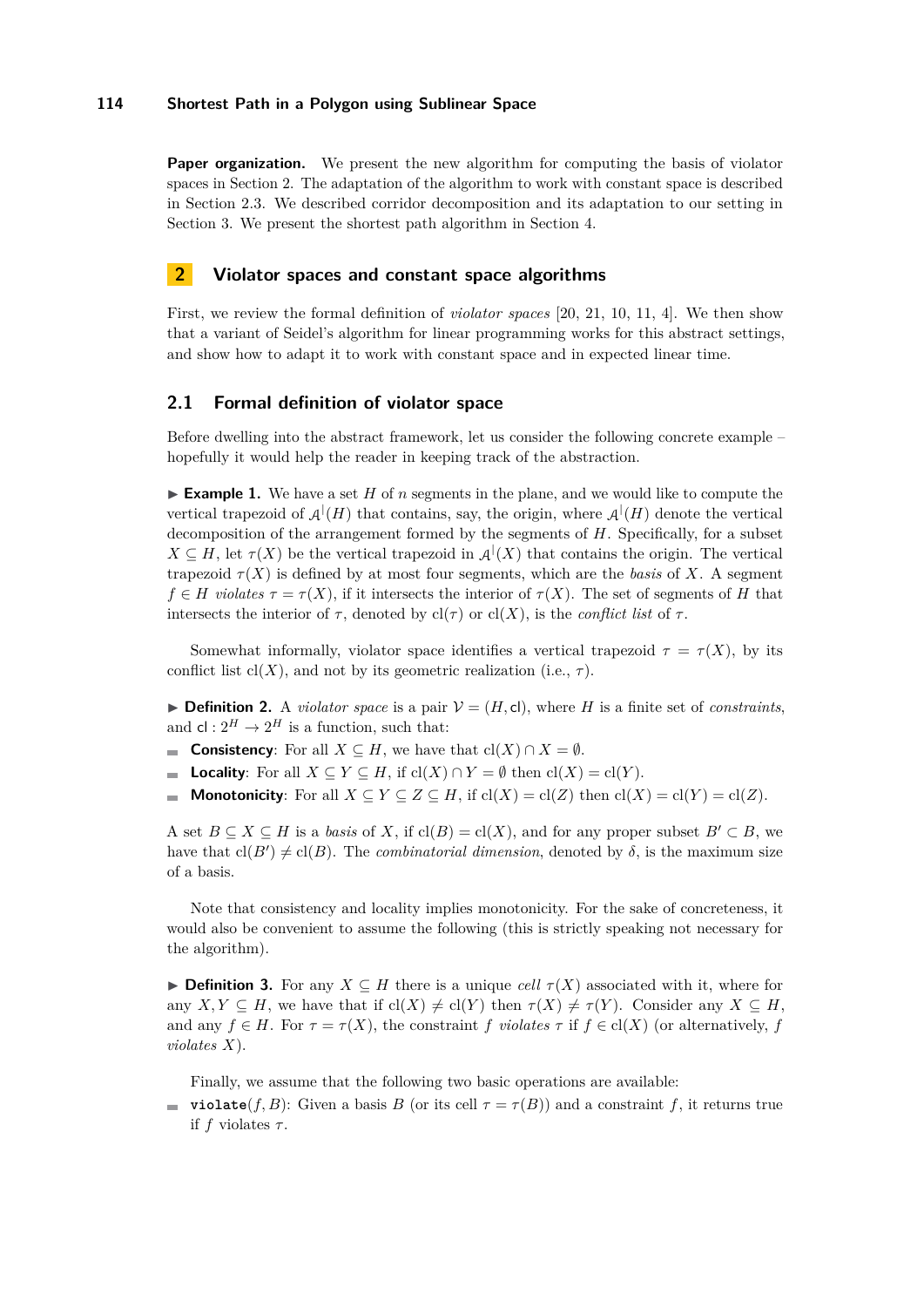compBasis(*X*): Given a set *X* with at most  $(\delta + 1)^2$  constraints, this procedure computes basis(X), where  $\delta$  is the combinatorial dimension of the violator space<sup>[4](#page-4-0)</sup>. For  $\delta$  a constant, we assume that this takes constant time.

# **2.1.1 Examples**

**Linear programming as a violator space.** Consider an instance *I* of linear programming in  $\mathbb{R}^d$ . Our interpretation is somewhat convoluted, but serves as a preparation for the next example. The instance *I* induces a polytope  $P$  in  $\mathbb{R}^d$ , which is the *feasible domain*. The vertices  $V$  of the polytope  $P$  induce a triangulation (assuming general position) of the sphere of directions, where a direction  $v$  belongs to a vertex  $p$ , if and only if  $p$  is an extreme vertex of *P* in the direction of *v*. Now, the objective function of *I* specifies a direction  $v<sub>I</sub>$ , and in solving the LP, we are looking for the extreme vertex of *P* in this direction.

Put differently, every subset *H* of the constraints of *I*, defines a triangulation  $\mathcal{T}(H)$  of the sphere of directions. So, let the cell of *H*, denoted by  $\tau = \tau(H)$ , be the spherical triangle in this decomposition that contains  $v_I$ . The basis of *H* is the subset of constraints that define  $\tau(H)$ . A constraint *f* of the LP violates  $\tau$  if the vertex induced by the basis basis(*H*) (in the original space), is on the wrong side of *f*.

Thus solving the LP instance  $I = (H, v_I)$  is no more than performing a point-location query in the spherical triangulation  $\mathcal{T}(H)$ , for the spherical triangle that contains  $v_I$ .

**Doing point-location via violator spaces.** [Example 1](#page-3-1) hints to a more general setup. So consider a space decomposition into canonical cells induced by a set of objects. For example, segments in the plane, with the canonical cells being the vertical trapezoids. More generally, consider any decomposition of a domain into simple canonical cells induced by objects, which complies with the Clarkson-Shor framework [\[8\]](#page-14-5). Examples of this include point-location in a (i) Delaunay triangulation, (ii) bottom vertex triangulation in an arrangement of hyperplanes, and (iii) many others.

I **Lemma 4.** *Consider a canonical decomposition of a domain into simple cells, induced by a set of objects, that complies with the Clarkson-Shor framework [\[8\]](#page-14-5). Then, performing a point-location query in such a domain is equivalent to computing a basis of a violator space.*

**Proof.** This follows readily from definition, see the full version [\[15\]](#page-14-16) for details.

It seems that for all of these point-location problems, one can solve them directly as LP-type problems. However, stating these problems as violator space problems is more natural as it avoids the need to explicitly define an artificial ordering over the bases, which can be quite tedious and not immediate.

# **2.2 The algorithm for computing the basis of a violator space**

The input is a violator space  $V = (H, cl)$  with  $n = |H|$  constraints, having combinatorial dimension *δ*.

<span id="page-4-0"></span>We consider basis( $X$ ) to be unique (that is, we assume implicitly that the input is in general position). This can be enforced by using lexicographical ordering, if necessary, among the defining bases always using the lexicographical minimum one.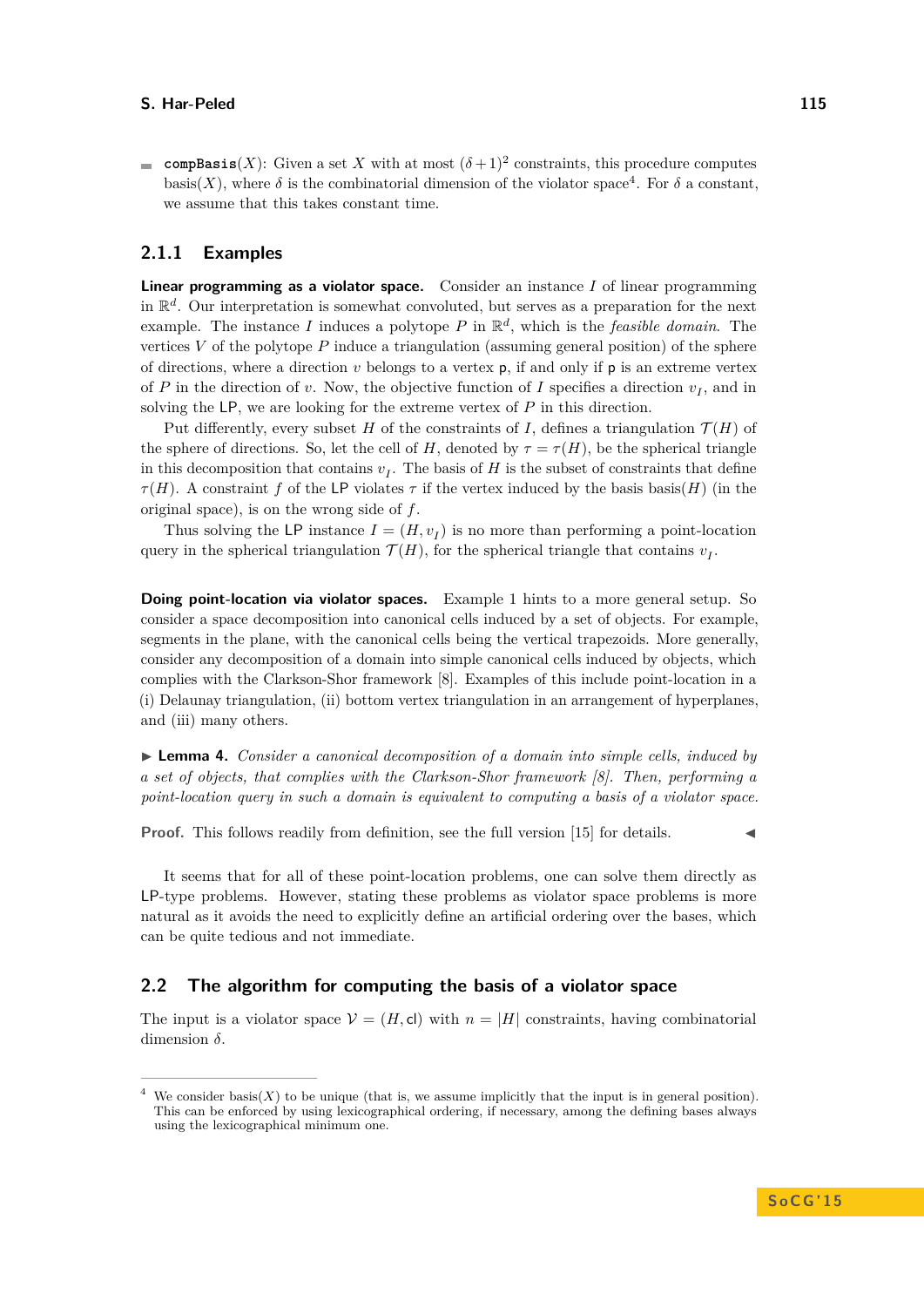```
\texttt{solveVS}\big(W,X\big):
\langle f_1, \ldots, f_m \rangle: A random permutation of the constraints of X.
B_0 \leftarrow \texttt{complexis}(W)for i = 1 to m do
      if \text{video}(f_i, B_{i-1}) then
              B_i \leftarrow \texttt{solveVS}\big(W \cup B_{i-1} \cup \{f_i\} \, , \, \{f_1, \ldots, f_i\}\big)else
              B_i \leftarrow B_{i-1}return Bm
```
**Figure 2.1** The algorithm for solving violator space problems. The parameter *W* is a set of  $O(\delta^2)$ witness constraints, and *X* is a set of *m* constraints. The function return basis( $W \cup X$ ). To solve a given violator space, defined implicitly by the set of constraints *H*, and the functions **violate** and **compBasis**, one calls **solveVS**({} *, H*).

# **2.2.1 Description of the algorithm**

The algorithm is a variant of Seidel's algorithm  $[22]$  – it picks a random permutation of the constraints, and computes recursively in a randomized incremental fashion the basis of the solution for the first *i* constraints. Specifically, if the *i*th constraint violates the basis  $B_{i-1}$ computed for the first  $i - 1$  constraints, it calls recursively, adding the constraints of  $B_{i-1}$ and the *i*th constraint to the set of constraints that must be included whenever computing a basis (in the recursive calls). The resulting code is depicted in [Figure 2.1.](#page-5-0)

The only difference with the original algorithm of Seidel, is that the recursive call gets the set  $W \cup B_{i-1} \cup \{f_i\}$  instead of basis $(B_{i-1} \cup \{f_i\})$  (which is a smaller set). This modification is required because of the potential cycling between bases in a violator space.

# **2.2.2 The analysis**

The key observation is that the depth of the recursion of **solveVS** is bounded by  $\delta$ , where *δ* is the combinatorial dimension of the violator space. Indeed, if *f<sup>i</sup>* violates a basis, the constraints added to the witness set *W* guarantee that any subsequent basis computed in the recursive call contains  $f_i$ , as testified by the following lemma.

<span id="page-5-1"></span>**► Lemma 5.** *Consider any set*  $X \subseteq H$ *. Let*  $B = \text{basis}(X)$ *, and let f be a constraint in H*  $\setminus$  *X that violates B. Then, for any subset Y such that*  $B \cup \{f\} \subseteq Y \subseteq X \cup \{f\}$ , *we have that*  $f \in basis(Y)$ *.* 

**Proof.** Assume that this is false, and let *Y* be the bad set with  $B' = \text{basis}(Y)$ , such that  $f \notin B'$ . Since  $f \in Y$ , by consistency,  $f \notin cl(Y)$ , see [Definition 2.](#page-3-2) By definition  $cl(Y) = cl(B')$ , which implies that  $f \notin cl(B')$ ; that is,  $f$  does not violate  $B'$ .

Now, by monotonicity, we have  $\text{cl}(Y) = \text{cl}(Y \setminus \{f\}) = \text{cl}(B')$ . By assumption,  $B \subseteq Y \setminus \{f\}$ , which implies, again by monotonicity, as  $B \subseteq Y \setminus \{f\} \subseteq X$ , that  $\text{cl}(X) = \text{cl}(Y \setminus \{f\}) = \text{cl}(B)$ , as  $B = \text{basis}(X)$ . But that implies that  $cl(B) = cl(Y) = cl(B')$ . As  $f \notin cl(Y)$ , this implies that  $f$  does not violate  $B$ , which is a contradiction.

**Example 5.** *The depth of the recursion of solveVS, see [Figure 2.1](#page-5-0)* $_{p116}$  $_{p116}$  $_{p116}$ *, is at most*  $\delta$ *, where δ is the combinatorial dimension of the given instance.*

**Proof.** Consider a sequence of *k* recursive calls, with  $W_0 \subseteq W_1 \subseteq W_2 \subseteq \cdots \subseteq W_k$  as the different values of the parameter *W* of **solveVS**, where  $W_0 = \emptyset$  is the value in the top-level call. Let  $f'_{i}$ , for  $i = 1, ..., k$ , be the constraint whose violation triggered the *i*th level call.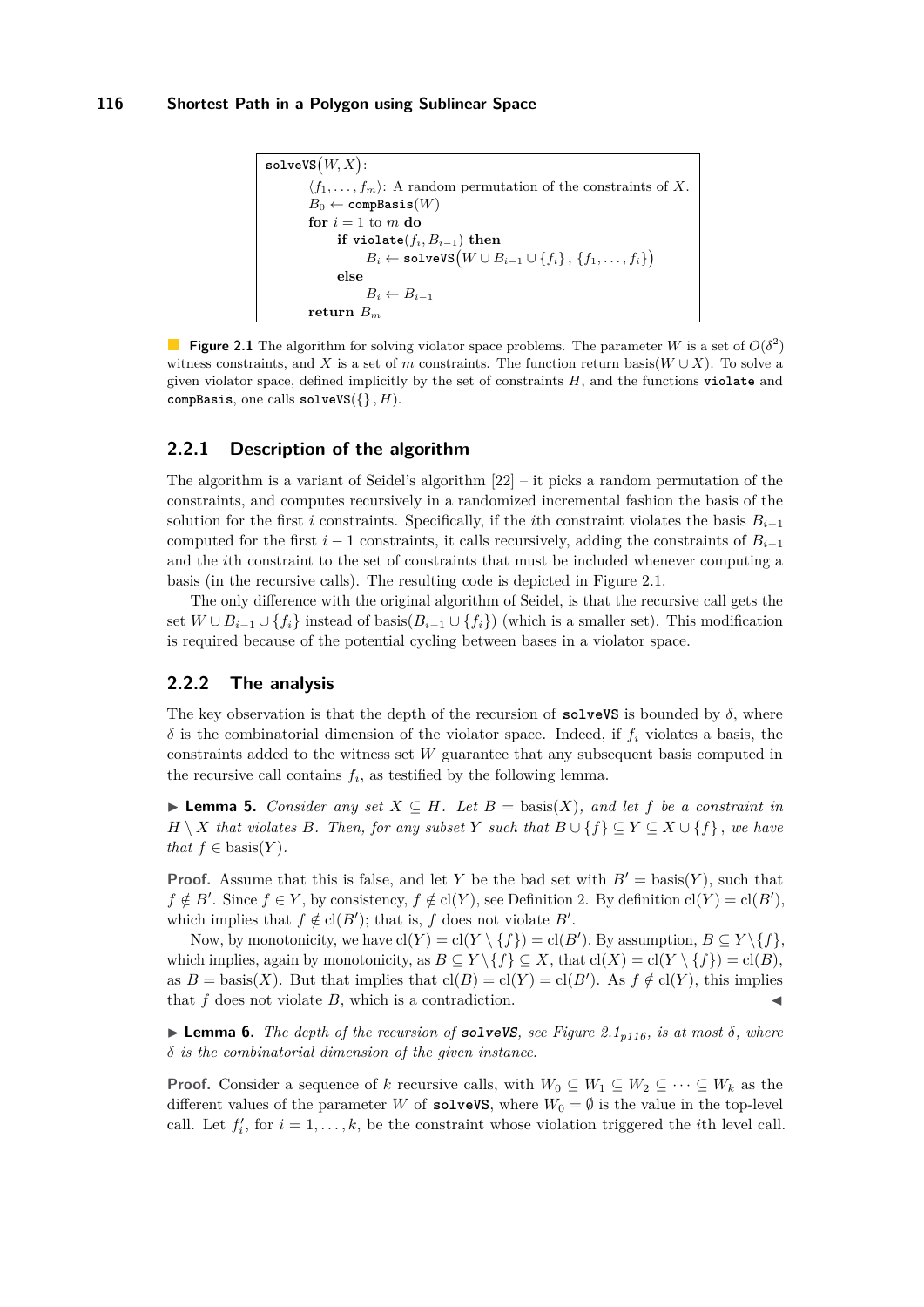Observe that  $f_i' \in W_i$ , and as such all these constraints must be distinct (by consistency). Furthermore, we also included the basis  $B_i'$ , that  $f_i'$  violates, in the witness set  $W_i$ , which implies, by [Lemma 5,](#page-5-1) that in any basis computation done inside this recursive call, it must be that  $f'_i \in \text{basis}(W_j)$ , for any  $j \geq i$ . As such, we have  $f'_1, \ldots, f'_k \in \text{basis}(W_k)$ . Since a basis can have at most  $\delta$  elements, this is possible only if  $k \leq \delta$ , as claimed.

<span id="page-6-1"></span>**Findmergeright T.** *Given an instance of violator space*  $V = (H, cl)$  *with n constraints, and combinatorial dimension*  $\delta$ *, the algorithm* **solveVS**( $\emptyset$ *, H*)*, see [Figure 2.1,](#page-5-0) computes* basis(*H*)*. The expected number of violation tests performed is bounded by*  $O(\delta^{\delta} n)$ *. Furthermore, the algorithm performs in expectation*  $O((\delta \ln n)^{\delta})$  basis computations (on sets of constraints *that contain at most*  $\delta(\delta + 1)$  *constraints*).

*In particular, for constant combinatorial dimension δ, with violation test and basis computation that takes constant time, this algorithm runs in O*(*n*) *expected time.*

See the full version [\[15\]](#page-14-16) for the proof of the above theorem.

# <span id="page-6-0"></span>**2.3 Solving violator space problem with constant space and linear time**

The key observation for turning **solveVS** into an algorithm that uses little space, is observing that the only thing we need to store (implicitly) is the random permutation used by **solveVS**.

# **2.3.1 Generating a random permutation using pseudo-random generators**

To avoid storing the permutation, one can use pseudo-random techniques to compute the permutation on the fly. For our algorithm, we do not need a permutation - any random sequence that has uniform distribution over the constraints and is sufficiently long, would work.

**Lemma 8.** For any integer  $\phi > 0$ , a prime integer *n*, and an integer constant  $c' \geq 12$ , one *can compute a random sequence of numbers*  $X_1, \ldots, X_{c'n} \in [n] = \{1, \ldots, n\}$ *, such that:*<br>(A) The probability of  $X = \{id | n \text{ for any } i \in \mathbb{N}\}$  and  $i \in \mathbb{N}$ 

**(A)** *The probability of*  $X_i = j$  *is*  $1/n$ *, for any*  $i \in [n]$  *and*  $j \in [c'n]$ *.* (B) *The express is a degree in degree in* 

**(B)** *The sequence is φ-wise independent.*

**(C)** *Using*  $O(c' \phi)$  *space, given an index i, one can compute*  $X_i$  *in*  $O(\phi)$  *time.* 

**Proof.** This is a standard pseudo-random generator (PRG) technique, described in detail by Mulmuley [\[19,](#page-14-15) p. 399]. We outline the idea. Randomly pick  $\phi$  coefficients  $\alpha_0, \ldots, \alpha_{\phi} \in$  $\{0, \ldots, n-1\}$  (uniformly and independently), and consider the random polynomial  $f_1(x)$  $\sum_{i=0}^{p} \alpha_i x^i$ , and set  $p(x) = (f(x) \mod n)$ . Now, set  $X_i = 1 + p(i)$ , for  $i = 1, \ldots, n$ . It is easy to verify that the desired properties hold. To extent this sequence to be of the desired length, pick randomly  $c'$  such polynomials, and append their sequence together to get the desired longer sequence. It is easy to verify that the longer sequence is still  $\phi$ -wise independent.  $\blacktriangleleft$ 

The following lemma testifies that this PRG sequence, with good probability, contains the desired basis (as such, conceptually, we can think about it as being a permutation of  $\llbracket n \rrbracket$ ).

<span id="page-6-2"></span>**► Lemma 9.** Let  $B \subseteq [n]$  be a specific set of  $\delta$  numbers. For any integer  $\phi \geq 8 + 2\delta$ *and consider*  $\phi$ -wise independent random sequence of numbers  $\mathcal{X} = \langle X_1, \ldots, X_{c'n} \rangle$ , each *uniformly distributed in* [*n*], where *c*' *is any constant*  $\geq 4(5 + \lfloor \ln \delta \rfloor)^2$ . Then, the probability *that the elements of B do not appear in*  $X$  *is bounded by, say,*  $1/20$ *.* 

See the full version [\[15\]](#page-14-16) for the proof of the above lemma.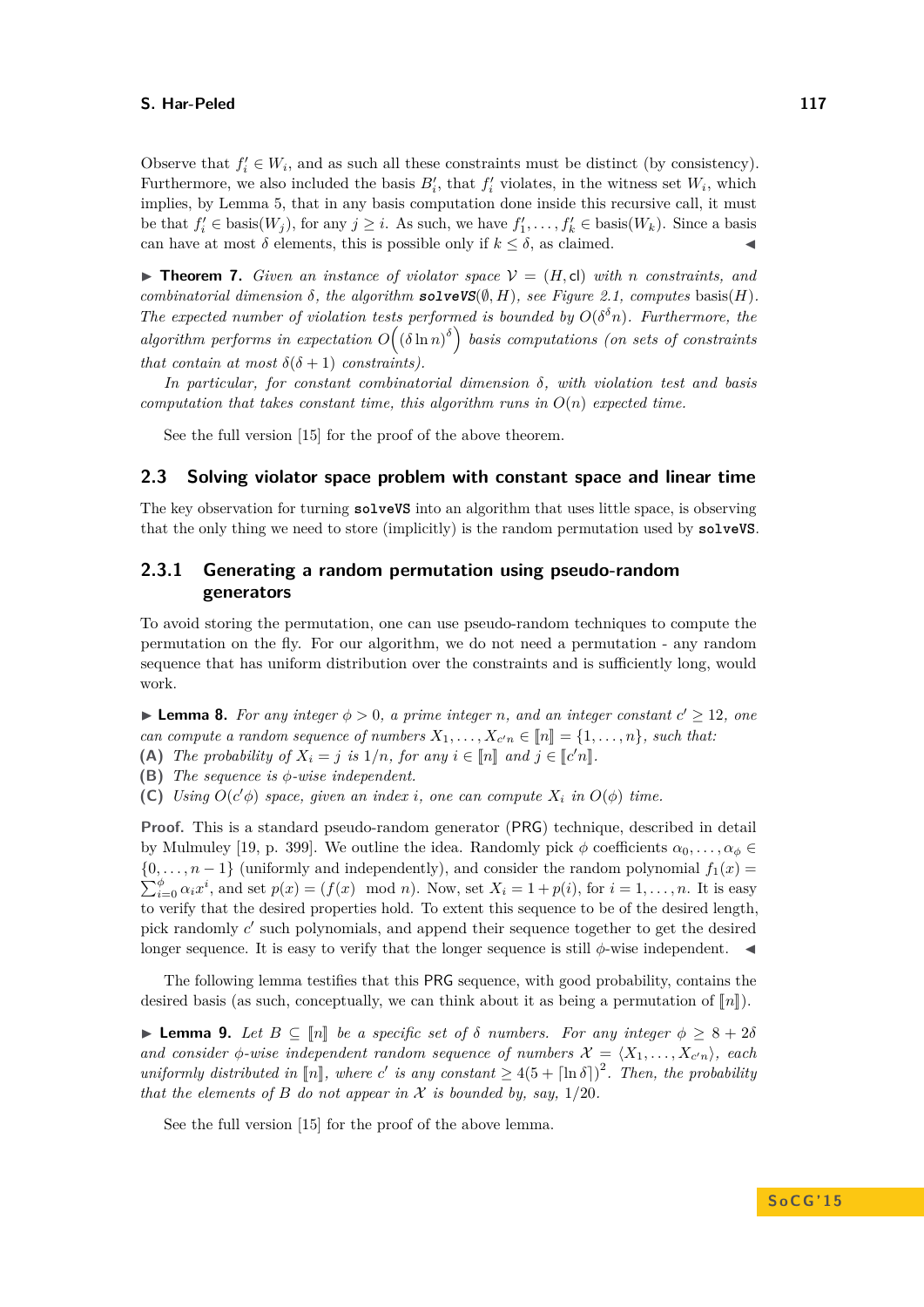$\triangleright$  Remark. There are several low level technicalities that one needs to address in using such a PRG sequence instead of a truly random permutation:

- **(A)** *Repeated numbers are not a problem:* the algorithm **solveVS** (see Figure  $2.1_{p116}$  $2.1_{p116}$  $2.1_{p116}$ ) ignores a constraint that is being inserted for the second time, since it can not violate the current basis.
- **(B)** *Verifying the solution*: The sequence (of the indices) of the constraints used by the algorithm would be first  $X_1, \ldots, X_{c'n}$ . This sequence might miss some constraints that violates the computed solution.

As such, in the second stage, the algorithm check if any of the constraints 1*,* 2*, . . . , n* violates the basis computed. If a violation was found, then the sequence generated failed, and the algorithm restart from scratch – resetting the PRG used in this level, regenerating the random keys used to initialize it, and rerun it to generate a new sequence.

- **(C)** *Independence between levels*: We will use a different PRG for each level of the recursion of **solveVS**. Specifically, we generate the keys used in the PRG in the beginning of each recursive call. Since the depth of the recursion is  $\delta$ , that would increase the space requirement by a factor of *δ*.
- **(D)** *If the subproblem size is not a prime*: In a recursive call, the number of constraints given  $(i.e., m)$  might not be a prime. To this end, the algorithm can store (non-uniformly), a list of primes, such that for any  $m$ , there is a prime  $m' \geq m$  that is at most twice bigger than  $m^5$  $m^5$ . Then the algorithm generates the sequence modulo  $m'$ , and ignores numbers that are larger than *m*. This implies that the sequence might contain invalid numbers, but such numbers are only a constant fraction of the sequence, so ignoring them does not change the running time analysis of our algorithm. (More precisely, this might cause the running time of the algorithm to deteriorate by a factor of  $exp(O(\delta))$ , but as we consider  $\delta$  to be a constant, this does not effect our analysis.)

One needs now to prove that backward analysis still works for our algorithm for violator spaces. The proof of the following lemma is implied by a careful tweaking of Mulmuley's analysis – we provide the details in the full version of the paper [\[15\]](#page-14-16).

<span id="page-7-1"></span>**Example 10** (See [\[15\]](#page-14-16)). *Consider a violator space*  $\mathcal{V} = (H, \text{cl})$  *with*  $n = |H|$ *, and combinatorial dimension*  $\delta$ *. Let*  $i > 2\delta$ *, and let*  $\mathcal{X} = X_1, \ldots, X_{c'n}$  *be a random sequence of constraints of H generated by φ-wise independent distribution (with each X<sup>i</sup> having a uniform distribution),* where  $\phi > 6\delta + 9$  and  $c' \geq 4(5 + \lceil \ln \delta \rceil)^2$  are constants. Then, for  $i > 2\delta$ , the probability that  $X_i$  *violates*  $B = \text{basis}(X_1, \ldots, X_{i-1})$  *is*  $O(1/i)$ *.* 

# **2.3.2 The result**

**Findmer 11.** *Given an instance of violator space*  $V = (H, \text{cl})$  *with n constraints, and combinatorial dimension*  $\delta$ *, one can compute* basis(*H*) *using*  $O(\delta^2 \log^2 \delta)$  *space. For some constant*  $\zeta = O(\delta \log^2 \delta)$ , we have that:

- **(A)** *The expected number of basis computations is*  $O((\zeta \ln n)^{\delta})$ , each done over  $O(\delta^2)$  con*straints.*
- **(B)** *The expected number of violation tests performed is*  $O(\zeta^{\delta} n)$ .
- **(C)** The expected running time (ignoring the time to do the above operations) is  $O(\zeta^{\delta} n)$ .

<span id="page-7-0"></span><sup>5</sup> That is, the program hard codes a list of such primes. The author wrote a program to compute such a list of primes, and used it to compute 50 primes that cover the range all the way to 10<sup>15</sup> (the program run in a few seconds). However, it seems a bit redundant to include a list of such primes here. The interested reader can have a look here: <http://sarielhp.org/blog/?p=8700>.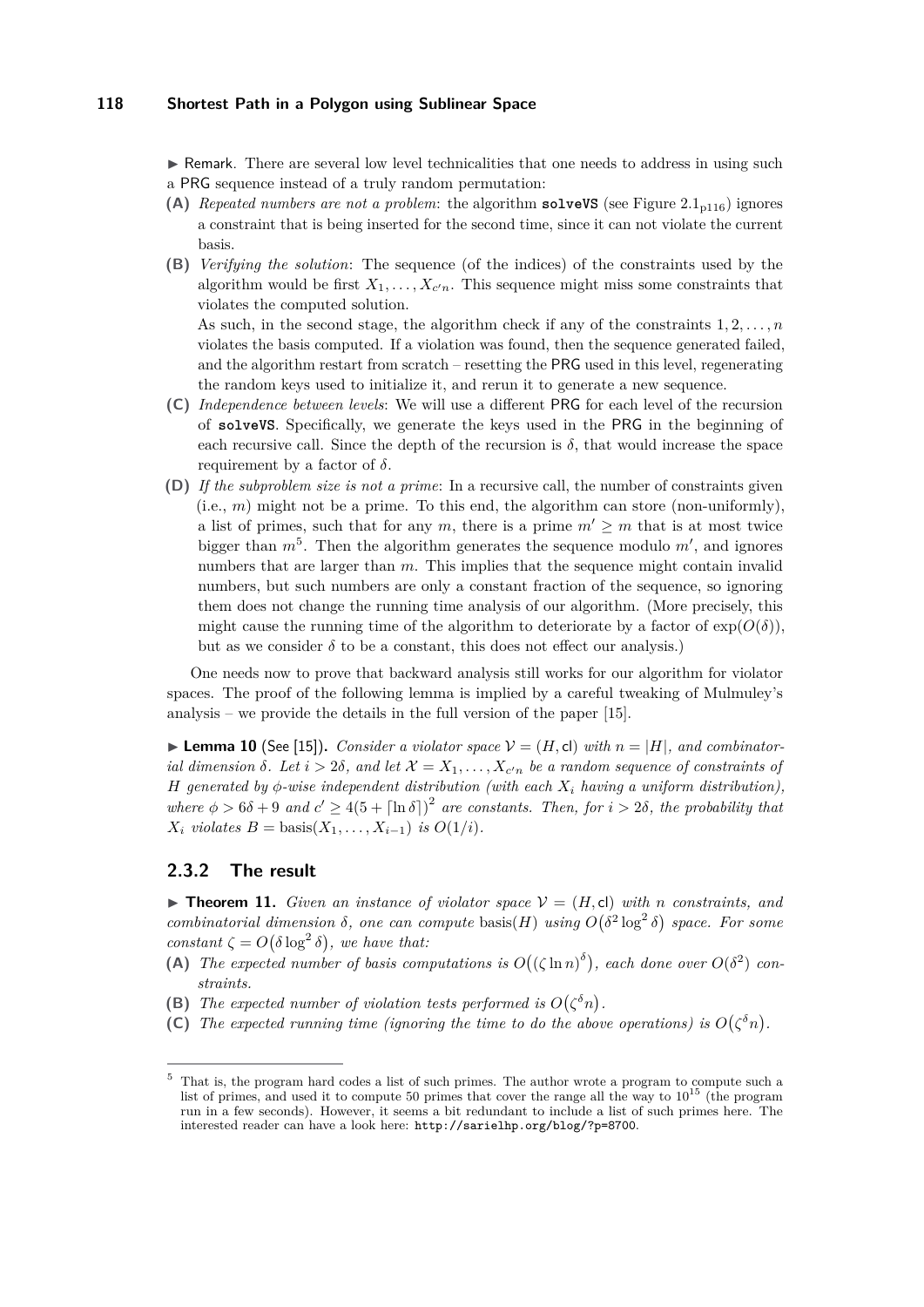<span id="page-8-1"></span>

**Figure 3.1** An example of a corridor decomposition for a polygon: (i) Input curves, medialaxis and active vertices, (ii) their critical circles, and their spokes, and (iii) the resulting corridor decomposition.

**Proof.** The algorithm is described above. As for the analysis, it follows readily by plugging [Lemma 10](#page-7-1) into the proof of [Theorem 7.](#page-6-1)

The only non-trivial technicality is to handle the case that the PRG sequence fails to contain the basis. Formally, abusing notations somewhat, consider a recursive call on the constraints indexed by  $[n]$ , ad let *B* be the desired basis of the given subproblem. By [Lemma 9,](#page-6-2) the probability that *B* is not contained in the generated PRG is bounded by 1*/*20 – and in such a case the sequence has to be regenerated till success. As such, in expectation, this has a penalty factor of (say) 2 on the running time in each level. Overall, the analysis holds with the constants deteriorating by a factor of (at most) 2 *δ* . The state  $\mathcal{A}$ 

 $\triangleright$  Remark. Note, that the above pseudo-random generator technique is well known, but using it for linear programming by itself does not make too much sense. Indeed, pseudo-random generators are sometimes used as a way to reduce the randomness consumed by an algorithm. That in turn is used to derandomize the algorithm. However, for linear programming Megiddo's original algorithm was already linear time deterministic. Furthermore, Chazelle and Matoušek [\[6\]](#page-14-17), using different techniques showed that one can even derandomize Clarkson's algorithm and get a linear running time with a better constant.

Similarly, using PRGs to reduce space of algorithms is by now a standard technique in streaming, see for example the work by Indyk [\[16\]](#page-14-18), and references therein.

# <span id="page-8-0"></span>**3 Corridor decomposition**

# **3.1 Construction**

The decomposition here is similar to the decomposition described by the author in a recent work [\[14\]](#page-14-3).

<span id="page-8-2"></span> $\triangleright$  **Definition 12** (Breaking a polygon into curves). Let the polygon P have the vertices  $v_1, \ldots, v_n$ in counterclockwise order along its boundary. Let  $\sigma_i$  be the polygonal curve having the vertices  $v_{(i-1)m+1}, v_{(i-1)m+2}, v_{(i-1)m+3}, \ldots, v_{im+1}$ , for  $i = 1, \ldots, \bar{n} - 1$ , where

$$
\overline{\mathsf{n}} = \lfloor (n-1)/m \rfloor + 1.
$$

The last polygonal curve is  $\sigma_{\overline{n}} = v_{(\overline{n}-1)m+1}, v_{(\overline{n}-1)m+2}, \ldots v_n, v_1$ . Note, that given P in a read only memory, one can encode any curve  $\sigma_i$  using  $O(1)$  space. Let  $\Gamma = {\sigma_1, \ldots, \sigma_{\overline{n}}}$  be the resulting set of polygonal curves. From this point on, a *curve* refers to a polygonal curve generated by this process.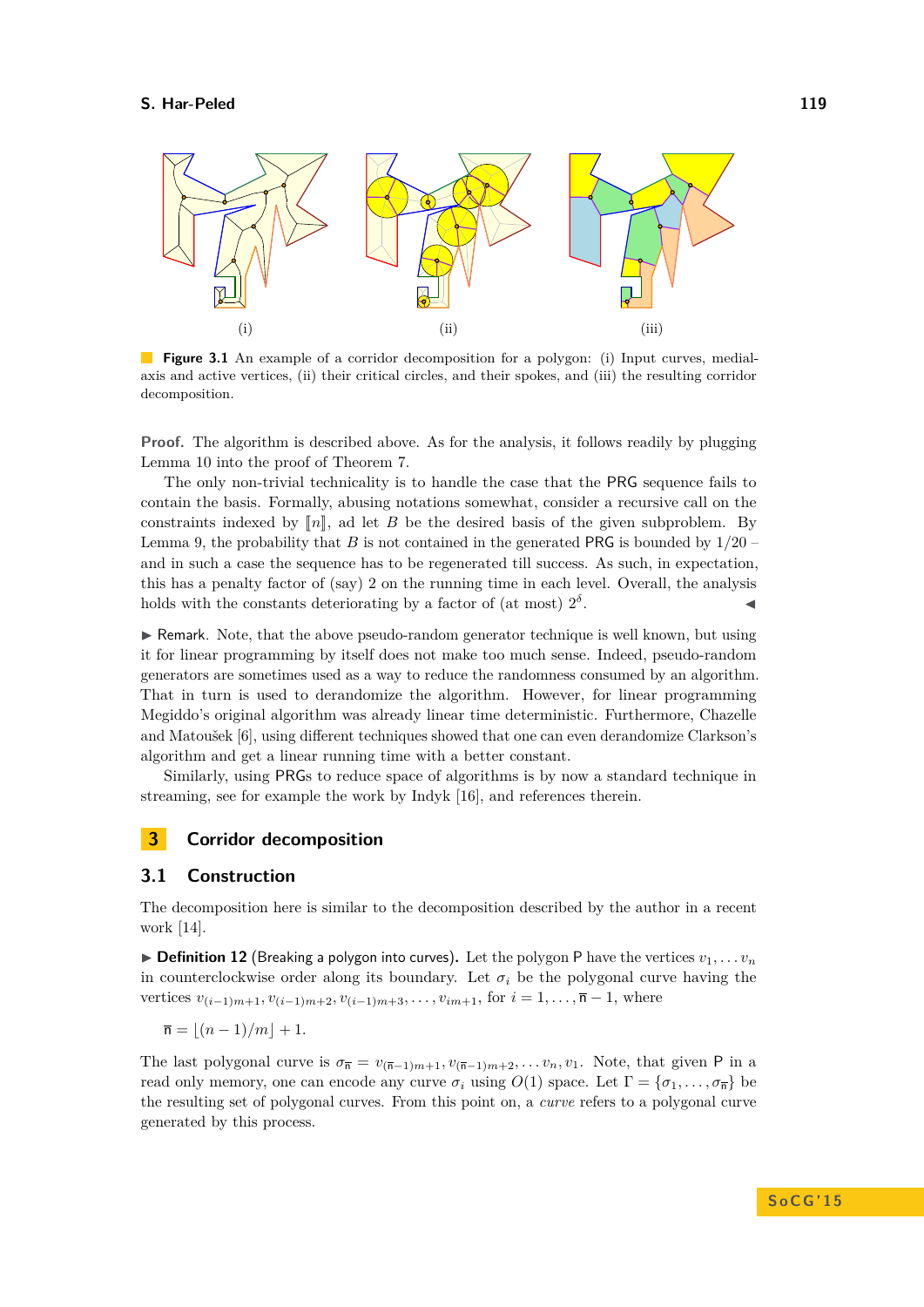<span id="page-9-0"></span>

**Figure 3.2** Another example of a corridor decomposition for a polygon: (i) Input polygon and its curves and its medial-axis (the thick lines are the angle bisectors for the obtuse angles where two curves meet), (ii) active vertices and their spokes (with a reduced medial axis), and iii) the resulting corridor decomposition.

<span id="page-9-1"></span>

**Figure 3.3** Corridor decomposition for disjoint curves: (i) Input curves, the medial-axis, and active vertices, (ii) the critical circles, and their spokes, and (iii) the resulting corridor decomposition.

**Corridor decomposition for the whole polygon.** Next, consider the medial axis of P restricted to the interior of P. A vertex *v* of the medial axis corresponds to a disk *D*, that touches the boundary of P in two or three points (by general position assumption, not in any larger number of points). The medial axis has the topological structure of a tree.

To make things somewhat cleaner, we pretend that there is a little hole centered at every vertex of the polygon if it is the common endpoint of two curves. This results in a medial axis edge that comes out of the vertex as an angle bisector, both for an acute angle (where a medial-axis edge already exists), and for obtuse angles, see [Figure 3.1](#page-8-1) and [Figure 3.2.](#page-9-0)

A vertex of the medial axis is *active* if its disk touches three different curves of Γ. It is easy to verify that there are  $O(\overline{n})$  active vertices. The segments connecting an active vertex to the three (or two) points of tangency of its empty disk with the boundary of P are its *spokes*. Introducing these spokes breaks the polygon into the desired *corridors*.

**Corridor decomposition for a subset of the curves.** For a subset  $\Psi \subseteq \Gamma$ , of total complexity t, one can apply a similar construction. Again, compute the medial axis of the curves of  $\Psi$ , by computing, in  $O(t \log t)$  time, the Voronoi diagram of the segments used by the curves [\[9\]](#page-14-19), and extracting the medial axis (it is now a planar graph instead of a tree). Again, by considering the active vertices, building their associated spokes, results in a decomposition into corridors. For technical reasons, it is convenient to add a large bounding box, and restrict the construction to this domain, treating this *frame* as yet another input curve. [Figure 3.3](#page-9-1) depicts one such corridor decomposition.

Let  $\mathcal{C}(\Psi)$  denote this resulting decomposition into corridors.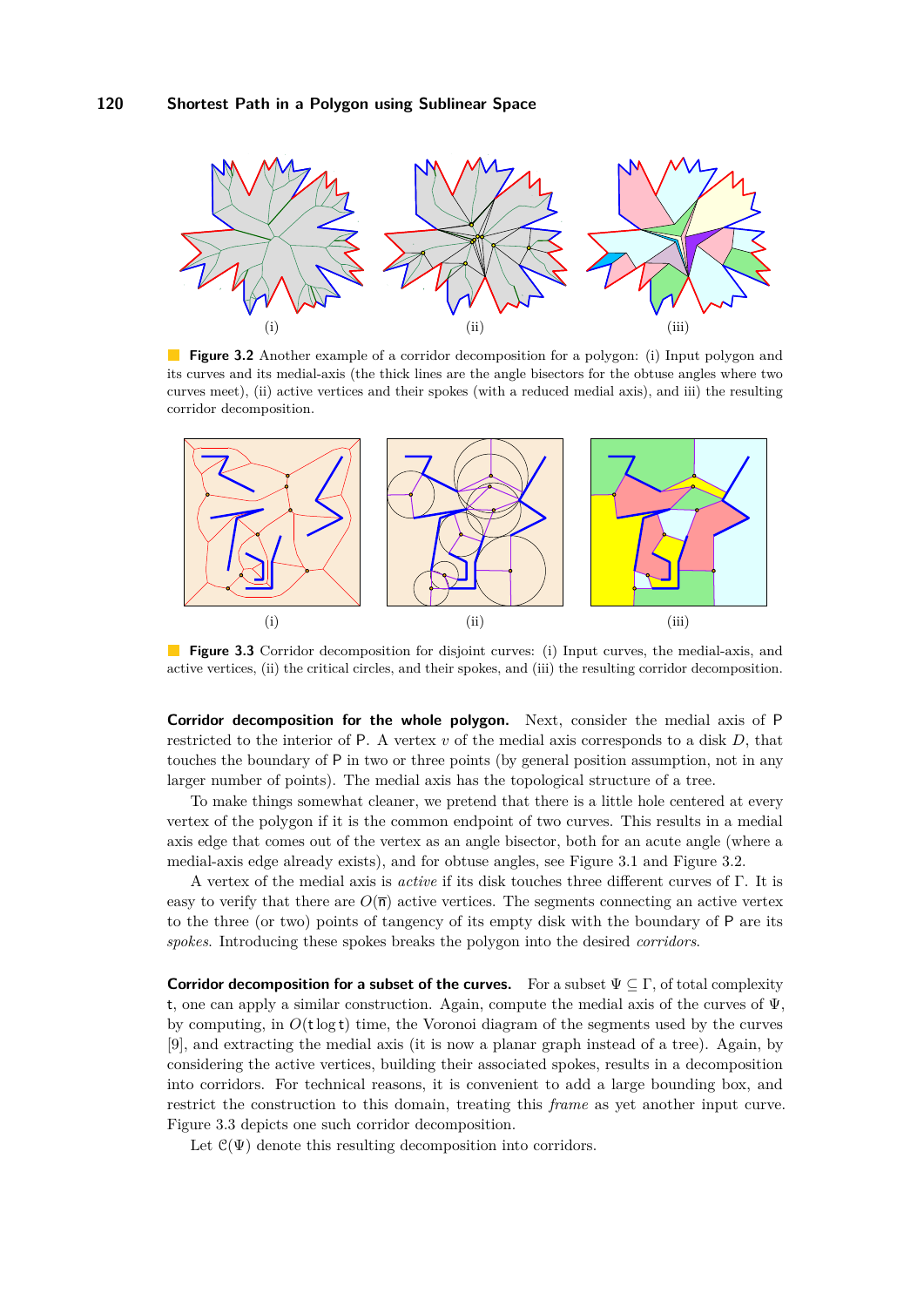# **3.1.1 Properties of the resulting decomposition**

Every corridor in the resulting decomposition  $\mathcal{C}(\Psi)$  is defined by a constant number of input curves. Specifically, consider the set of all possible corridors; that is  $\mathcal{F} = \bigcup_{\Upsilon \subseteq \Gamma} \mathcal{C}(\Upsilon)$ . Next, consider any corridor  $C \in \mathcal{F}$ , then there is a unique *defining set*  $D(C) \subseteq \Psi$  (of at most 4 curves). Similarly, such a corridor has *stopping set* (or *conflict list*) of *C*, denoted by *K*(*C*).

Consider any subset  $S \subseteq \Gamma$ . It is easy to verify that the following two conditions hold:

(i) For any  $C \in \mathcal{C}(\mathcal{S})$ , we have  $D(C) \subseteq \mathcal{S}$  and  $\mathcal{S} \cap K(C) = \emptyset$ .

(ii) If  $D(C) \subset S$  and  $K(C) \cap S = \emptyset$ , then  $C \in \mathcal{C}(S)$ .

Namely, the corridor decomposition complies with the technique of Clarkson-Shor [\[8\]](#page-14-5) (see also [\[13,](#page-14-20) Chapter 8]).

# **3.2 Computing a specific corridor**

Let p be a point in the plane, and let  $\Gamma$  be a set of  $\bar{n}$  interior disjoint curves (stored in a read only memory), where each curve is of complexity *m*. Let *n* be the total complexity of these curves (we assume that  $n = \Theta(m\bar{n})$ ). Our purpose here is to compute the corridor  $C \in \mathcal{C}(\Gamma)$  that contains **p**. Formally, for a subset  $\Psi \subseteq \Gamma$ , we define the function  $w(\Psi)$ , to be the defining set of the corridor  $C \in \mathcal{C}(\Psi)$  that contains **p**. Note, that such a defining set has cardinality at most  $\delta = 4$ .

**Basic operations.** We need to specify how to implement the two basic operations:

- **(A) (Basis computation)** Given a set of *O*(1) curves, we compute their medial axis, and extract the corridor containing  $p$ . This takes  $O(m \log m)$  time.
- **(B) (Violation test)** Given a corridor *C*, and a curve  $\sigma$ , both of complexity  $O(m)$ , we can check if  $\sigma$  violates the corridor by checking if an arbitrary vertex of  $\sigma$  is contained in *C* (this takes  $O(m)$  time to check), and then check in  $O(m)$  time, if any segment of  $\sigma$ intersects the doors of the corridor on its two sides. This takes  $O(m)$  time.

<span id="page-10-1"></span>I **Lemma 13.** *Given a polygon* P *with n vertices, stored in read only memory, and let m be a parameter. Let* Γ *be the set of* n *curves resulting from breaking* P *into polygonal curves each with m vertices, as described in [Definition 12.](#page-8-2) Then, given a query point* p *inside* P*, one can compute, in*  $O(n+m \log m \log^4 \overline{n})$  *expected time, the corridor of*  $C(\Gamma)$  *that contains* **p**. This *algorithm uses O*(1) *additional space.*

See the full version [\[15\]](#page-14-16) for the proof of the above lemma.

# <span id="page-10-0"></span>**4 Shortest path in a polygon in sublinear space**

Let P be a simple polygon with *n* edges in the plane, and let *s* and *t* be two points in P, where *s* is the *source*, and *t* is the *target*. Our purpose here is to compute the shortest path between *s* and *t* inside P. The vertices of P are stored in (say) counterclockwise order in an array stored in a read only memory. Let *m* be a prespecified parameter that is (roughly) the amount of additional space available for the algorithm.

## **4.1 Updating the shortest path through a corridor**

A corridor has two *doors* – a door is made of two segments, with a middle endpoint in the interior of the polygon, and the other endpoints on the boundary of the polygon. The rest of the boundary of the corridor is made out two chains from the original polygon.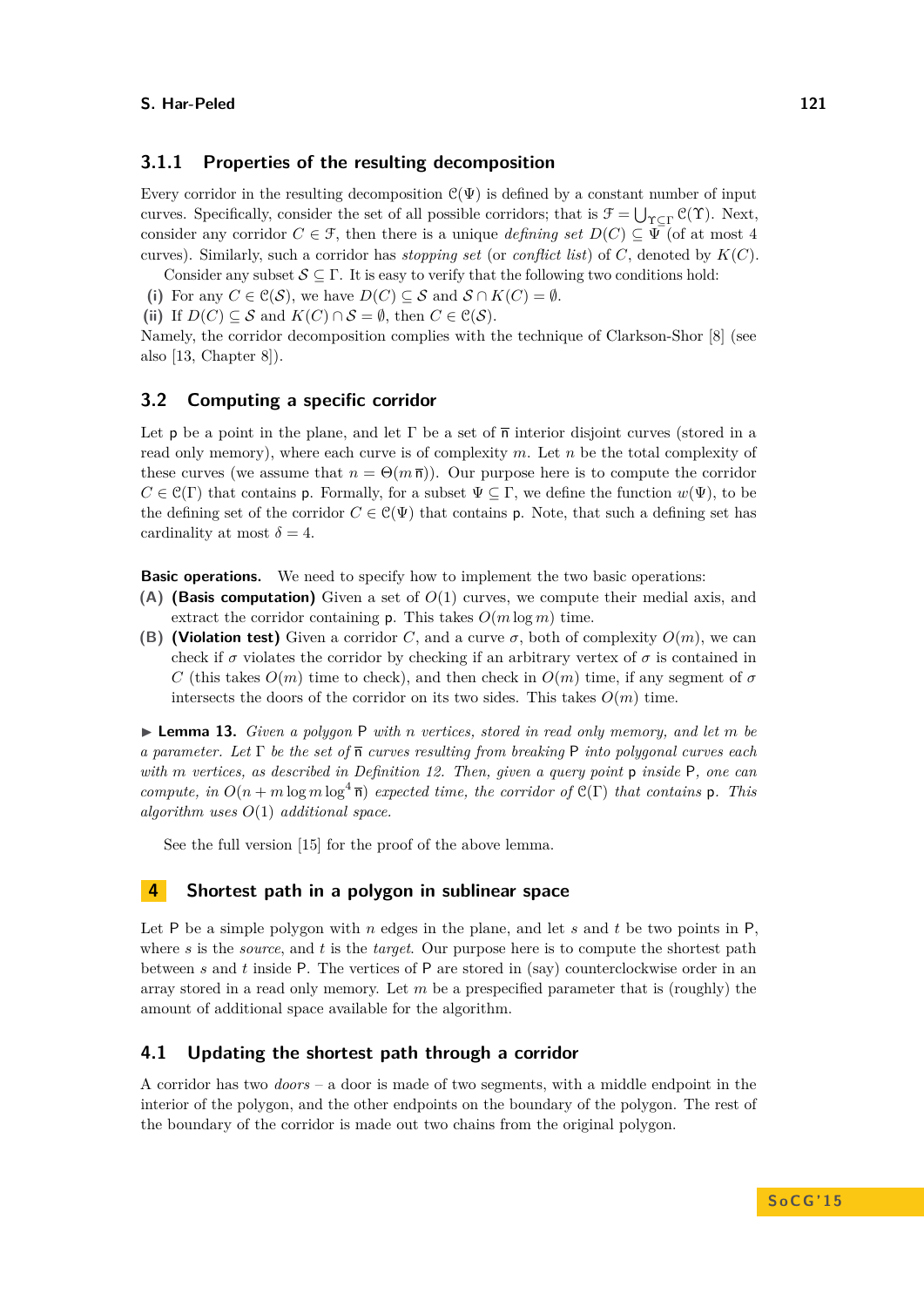<span id="page-11-0"></span>

**Figure 4.1** (i) The state in the beginning of the *i*th iteration. (ii) The clipped polygon  $C_i'$ . (iii) The funnel created by the shortest paths from  $s_i$  to the two spoke endpoints.

Given two rays  $\sigma$  and  $\sigma'$ , that share their source vertex  $v$  (which lies inside P), consider the polygon Q that starts at *v*, follows the ray  $\sigma$  till it hits the boundary of P, then trace the boundary of P in a counterclockwise direction till the first intersection of  $\sigma'$  with  $\partial P$ , and then back to *v*. The polygon  $Q = P\langle \sigma, \sigma' \rangle$  is the *clipped* polygon. See [Figure 4.1.](#page-11-0)

A *geodesic* is the shortest path between two points (restricted to lie inside P). Two geodesics might have a common intersection, but they can cross at most once. Locally, inside a polygon, a geodesic is a straight segment. For our algorithm, we need some basic operations:

- **(A) isPntIn**(p): Given a query point p, it decides if p is inside P. This is done by scanning the edges of P one by one, and counting how many edges crosses the vertical ray shooting from p downward. This operation takes linear time (in the number of vertices of P).
- **(B) isInSubPoly**( $p, \sigma, \sigma'$ ): returns true if  $p$  is in the clipped polygon  $P\langle \sigma, \sigma' \rangle$ . It is easy to verify that this can be implemented to work in linear time and constant space.

Using vertical and horizontal rays shot from  $s$ , one can decide, in  $O(n)$  time, which quadrant around *s* is locally used by the shortest path from *s* to *t*. Assume that this path is in the positive quadrant. It would be useful to think about geodesics starting at *s* as being sorted angularly. Specifically, if  $\tau$  and  $\tau'$  are two geodesic starting at *s*, then  $\tau$  is to the *left* of  $\tau'$ , if the first edge of  $\tau$  is counterclockwise to the first edge of  $\tau'$ . If the prefix of  $\tau$  and  $\tau'$ is non-empty, we apply the same test to the last common point of the two paths. Let  $\tau \prec \tau'$ denote that  $\tau$  is to the left of  $\tau'$ .

In particular, if the endpoint of the rays  $\sigma$ ,  $\sigma'$  is the source vertex *s*, and the geodesic between *s* and *t* lies in  $P(\sigma, \sigma')$ , then given a third ray  $\pi$  lying between  $\sigma$  and  $\sigma'$ , the shortest path between *s* and *t* in P must lie completely either in  $P\langle \sigma, \pi \rangle$  or  $P\langle \pi, \sigma' \rangle$ , and this can be tested by a single call to **isInSubPoly** for checking if *t* is in  $P(\pi, \sigma')$ .

### **4.1.1 Limiting the search space**

<span id="page-11-1"></span> $\blacktriangleright$  **Lemma 14.** Let P, *s* and *t* be as above, and  $\mu$  be the shortest path from *s* to *t* in P. Let pq *be the last edge in the shortest path τ from s to* q*, where* q *is in* P*. Then, one can decide in*  $O(n)$  *time, and using*  $O(1)$  *space, if*  $\mu \prec \tau$ *, where n is the number of vertices of* P.

See the full version [\[15\]](#page-14-16) for the proof of the above lemma.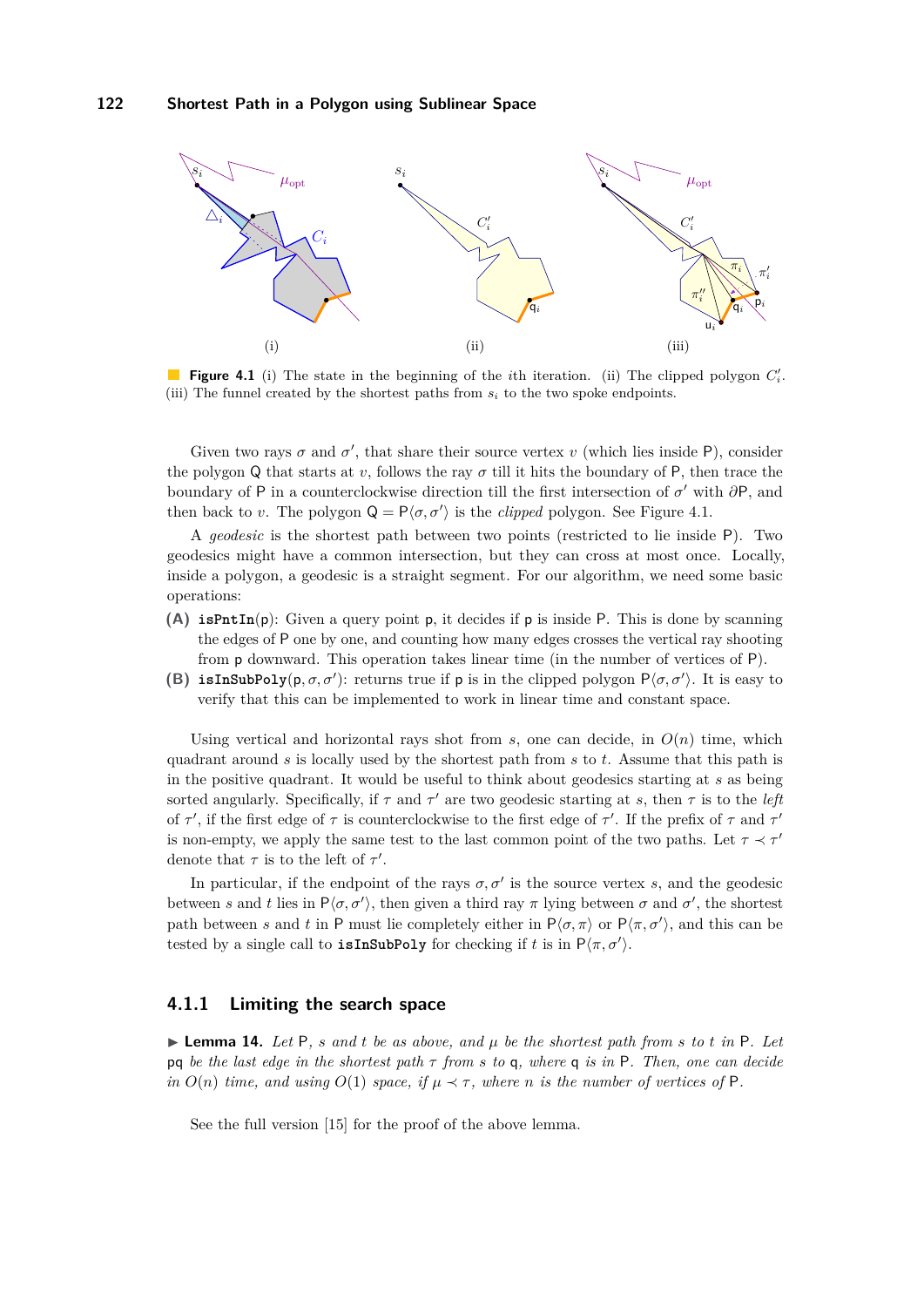

<span id="page-12-0"></span>**Figure 4.2** Funnel reduction.

### **4.1.2 Walking through a corridor**

In the beginning of the *i*th iteration of the algorithm it would maintain the following quantities (depicted in [Figure 4.1](#page-11-0) (i)):

- **(A)**  $s_i$ : the current source (it lies on the optimal shortest path  $\mu_{opt}$  between *s* and *t*).
- **(B)**  $C_i$ : The current corridor.
- **(C)**  $\Delta_i$ : A triangle having  $s_i$  as one of its vertices, and its two other vertices lie on a spoke of  $C_i$ . The shortest path  $\mu_{\text{opt}}$  passes through  $s_i$ , and enters  $C_i$  through the base of  $\Delta_i$ , and then exists the corridor through one of its "exit" spokes.

The task at hand is to trace the shortest path through  $C_i$ , in order to compute where the shortest path leaves the corridor.

<span id="page-12-1"></span>**Example 15.** *Tracing the shortest path*  $\mu_{opt}$  *through a single corridor takes*  $O(n \log m + 1)$  $m \log m \log^4 \overline{n}$  *expected time, using*  $O(m)$  *space.* 

**Proof.** We use the above notation. The algorithm glues together  $\Delta_i$  to  $C_i$  to get a new polygon. Next, it clips the new polygon by extending the two edges of  $\Delta_i$  from  $s_i$ . Let  $C_i'$ denote the resulting polygon, depicted in [Figure 4.1](#page-11-0) (ii). Let the three vertices of  $C_i'$  forming the two "exit" spokes be  $p_i, q_i, u_i$ . Next, the algorithm computes the shortest path from  $s_i$ to the three vertices  $p_i, q_i, u_i$  inside  $C'_i$ , and let  $\pi_i, \pi'_i, \pi''_i$  be these paths, respectively (this takes  $O(|C_i'|) = O(m)$  time [\[12\]](#page-14-21)). Using [Lemma 14](#page-11-1) the algorithm decides if  $\pi_i \prec \mu_{\text{opt}} \prec \pi'_i$  or  $\pi'_i \prec \mu_{\text{opt}} \prec \pi''_i$ . We refer to a prefix path (that is part of the desired shortest path) followed by the two concave chains as a *funnel* – see [Figure 4.1](#page-11-0) (iii) and [Figure 4.2](#page-12-0) for an example.

Assume that  $\pi_i \prec \mu_{\text{opt}} \prec \pi'_i$ , and let  $F_i$  be the funnel created by these two shortest paths, where  $p_i q_i$  is the base of the funnel. If the space bounded by the funnel is a triangle, then the algorithm sets its top vertex as  $s_{i+1}$ , the funnel triangle is  $\Delta_{i+1}$ , and the algorithm computes the corridor on the other side of  $p_iq_i$  using the algorithm of [Lemma 13,](#page-10-1) set it as  $C_{i+1}$ , and continues the execution of the algorithm to the next iteration.

So the problem is when funnel chains are "complicated" concave polygons (with at most  $O(m)$  vertices), see [Figure 4.2.](#page-12-0) As long as the funnel  $F_i$  is not a triangle, pick a middle edge *e* on one side of the funnel, and extend it till it hits the edge  $p_i p_{i+1}$ , at a point x. This breaks *Fi* into two funnels, and using the algorithm of [Lemma 14](#page-11-1) on the edge *e*, decide which of these two funnels contains the shortest path  $\mu_{\text{opt}}$ , and replace  $F_i$  by this funnel. Repeat this process till  $F_i$  becomes a triangle. Once this happens, the algorithm continues to the next iteration as described above. Clearly, this funnel "reduction" requires  $O(\log m)$  calls to the algorithm of [Lemma 14.](#page-11-1)

Note, that the algorithm "forgets" the portion of the funnel that is common to both paths as it moves from  $C_i$  to  $C_{i+1}$ . This polygonal path is a part of the shortest path  $\mu_{opt}$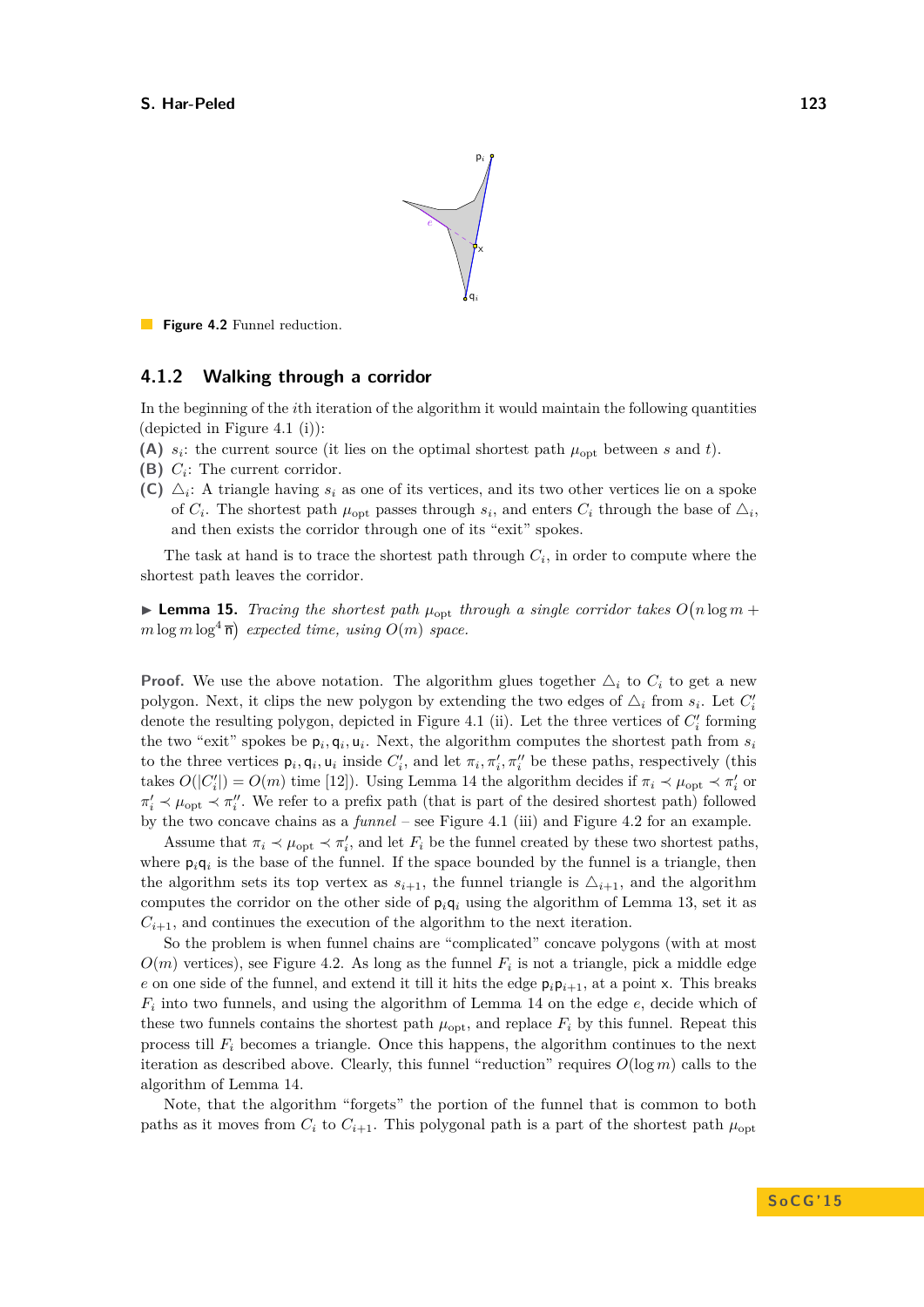computed by the algorithm, and it can be output at this stage, before moving to the next corridor  $C_{i+1}$ .

In the end of the iteration, this algorithm computes the next corridor  $C_{i+1}$  by calling the algorithm of [Lemma 13.](#page-10-1)

# **4.2 The algorithm**

The overall algorithm works by first computing the corridor  $C_1$  containing the source  $s_1 = s$ using [Lemma 13.](#page-10-1) The algorithm now iteratively applies [Lemma 15](#page-12-1) till arriving to the corridor containing *t*, where the remaining shortest path can be readily computed. Since every corridor gets visited only once by this walk, we get the following result.

▶ **Theorem 16.** *Given a simple polygon* **P** *with n vertices (stored in a read only memory), a start vertex s, a target vertex t, and a space parameter m, one can compute the length of the shortest path from s to t (and output it), using*  $O(m)$  *additional space, in*  $O(n^2/m)$  expected *time, if*  $m = O(n/\log^2 n)$ *. Otherwise, it is*  $O\left(\frac{n^2}{m} + n \log m \log^4 n\right)$ *.* 

**Proof.** The algorithm is described above, and let  $\bar{n} = \lfloor (n-1)/m \rfloor + 1$ . There are  $O(\bar{n})$ corridors, and this bounds the number of iterations of the algorithm. As such, the overall  $\exp\{\operatorname{erdeg} u\}$  is  $O(\overline{n}(n \log m + m \log m \log^4 \overline{n})) = O\left(\frac{n^2}{m} \log m + n \log m \log^4 \overline{n}\right).$ 

To get a better running time, observe that the extra log factor (on the first term), is rising out of the funnel reduction  $O(\log m)$  queries inside each corridor, done in the algorithm of [Lemma 15.](#page-12-1) If instead of reducing a funnel all the way to constant size, we reduce it to have say, at most  $\lceil m/4 \rceil$  edges (triggered by the event that the funnel has at least  $m/2$  edges), then at each invocation of [Lemma 15,](#page-12-1) only a constant number of such queries would be performed. One has to adapt the algorithm such that instead of a triangle entering a new corridor, it is a funnel. The adaptation is straightforward, and we omit the easy details. The improved running time is  $O\left(\frac{n^2}{m} + n \log m \log^4 \overline{n}\right)$ *.* J

# **5 Conclusions**

The most interesting open problem remaining from our work, is whether one can improve the running time for computing the shortest path in a polygon with  $O(m)$  space to be faster than  $O(n^2/m)$ .

**Acknowledgments.** The author became aware of the low-space shortest path problem during Tetsuo Asano talk in the Workshop in honor of his 65th birthday during SoCG 2014. The author thanks him for the talk, and the subsequent discussions. The author also thanks Pankaj Agarwal, Chandra Chekuri, Jeff Erickson and Bernd Gärtner for useful discussions. The authors also thanks the anonymous referees for their detailed comments, and their patience with the numerous typos in the submitted version.

#### **References**

- <span id="page-13-0"></span>**1** T. Asano, K. Buchin, M. Buchin, M. Korman, W. Mulzer, G. Rote, and A. Schulz. Memoryconstrained algorithms for simple polygons. *Comput. Geom. Theory Appl.*, 46(8):959–969, 2013.
- <span id="page-13-1"></span>**2** T. Asano, K. Buchin, M. Buchin, M. Korman, W. Mulzer, G. Rote, and A. Schulz. Reprint of: Memory-constrained algorithms for simple polygons. *Comput. Geom. Theory Appl.*, 47(3):469–479, 2014.